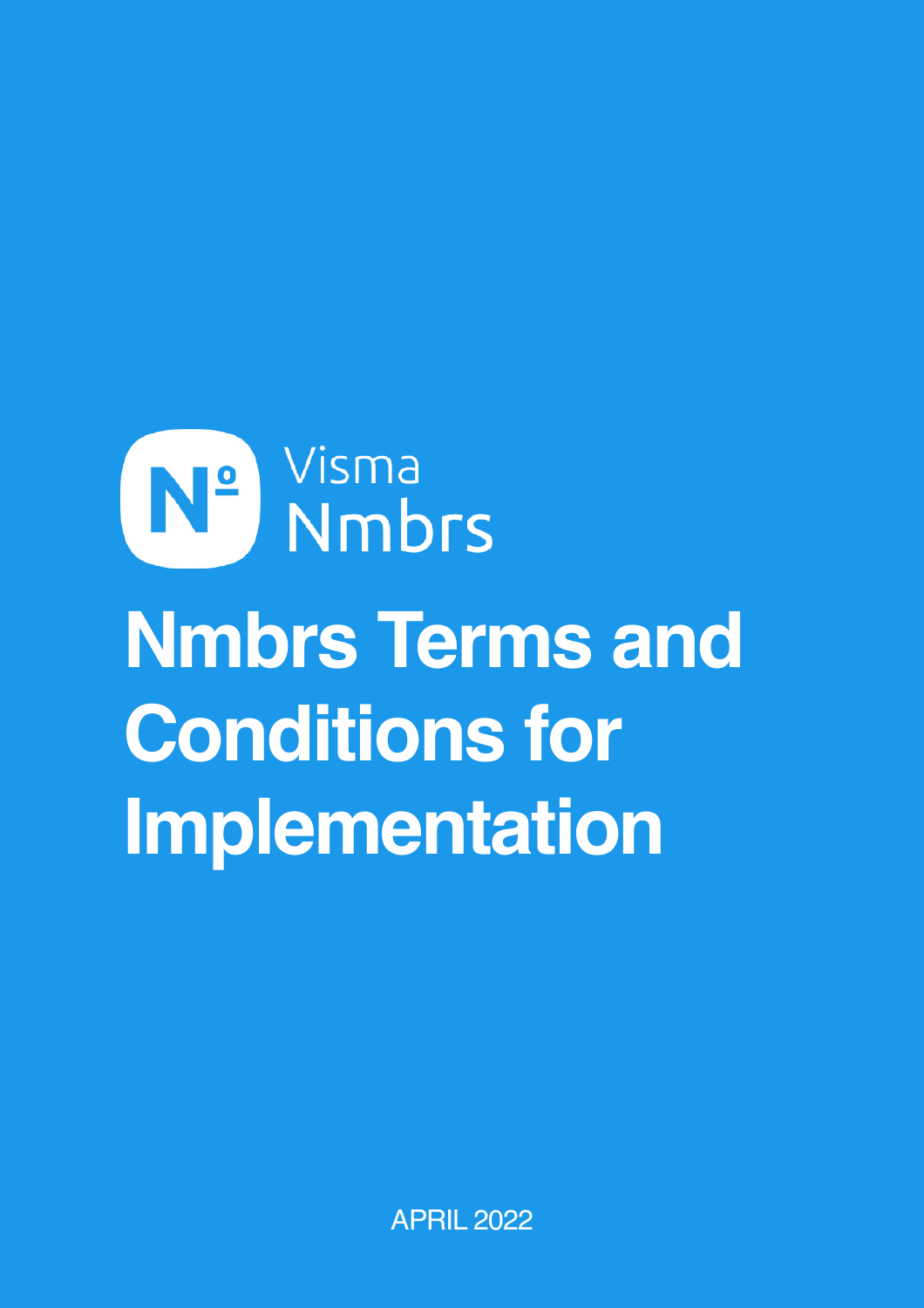

1. These Terms and Conditions for Implementation apply to all orders to implement client-specific set-up requirements into Nmbrs which are executed by Visma Nmbrs Sweden at the Subscriber's behest (the 'Implementation'), and apply in addition to the application General Delivery Terms and Conditions of Visma Nmbrs Sweden

2. Before executing the implementation, Visma Nmbrs Sweden shall prepare an action plan which will be submitted to the Subscriber for approval. The action plan shall contain a summary of activities, resources, preconditions, acceptance criteria and milestones, including a date of completion.

3. The number of implementation days as specified in the Agreement or action plan is an estimate, and does not constitute a basis for any claims to entitlements or rights on the Client's part.

4. The Implementation involves a joint effort on the part of Visma Nmbrs Sweden and the Subscriber, and its success depends in part on the degree to which the Subscriber cooperates and provides accurate information.

5. All deadlines specified by Visma Nmbrs Sweden are determined to the best of its knowledge; these are based on and, to the greatest extent possible, account for all information that was known to Visma Nmbrs Sweden at the beginning of the Agreement period. The Subscriber acknowledges that the Implementation is an interactive and dynamic process in which delays may occur. The Parties shall endeavour to take measures focused on achieving the milestones specified in advance.

6. The Implementation begins on a date determined by the Parties and ends the moment that the Subscriber has granted its acceptance to Visma Nmbrs Sweden or its subcontractor. If the Subscriber does not inform Visma Nmbrs Sweden of any (suspected) faults within one month after completion of user acceptance testing, then the Subscriber shall be deemed to have granted its acceptance. In the event of any (suspected) defects, the Parties shall convene to plan the necessary additional (implementation) activities.

Visma Nmbrs Sweden Organisationsnummer: 556976-8764 Swift: HANDSESS Lindhagensgatan 94 IBAN: SE38 6000 0000 0008 4643 3788 VAT: SE556976876401

112 18 Stockholm. Sales.nmbrs@visma.com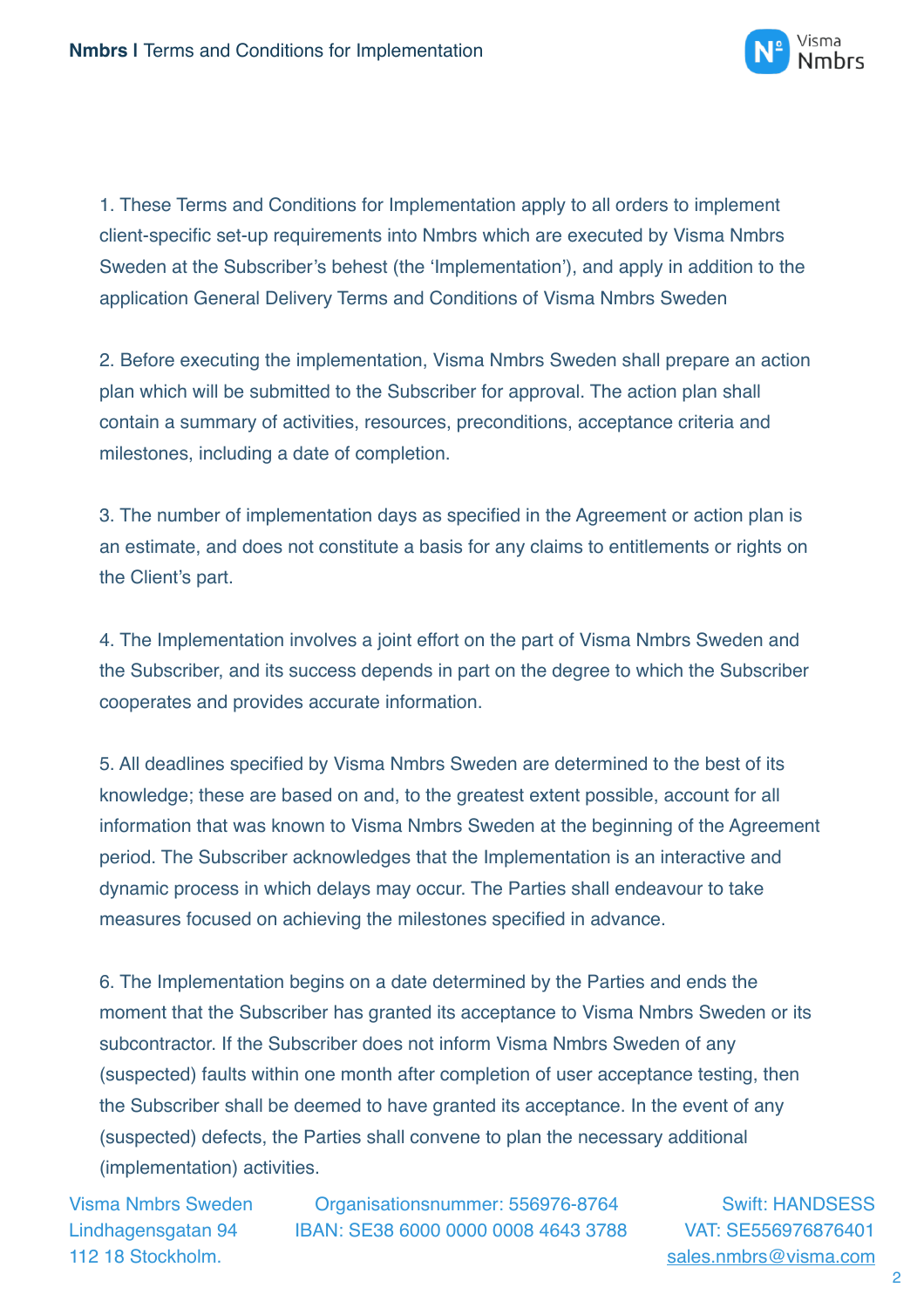

7. Insofar as any Agreement, annex, action plan or proposal specifies any delivery dates and/or deadlines, these are purely provisional and do not constitute fixed deadlines unless explicitly stated otherwise. In any event, including in the event that the Parties agree in writing and explicitly to a deadline, Visma Nmbrs Sweden shall not be deemed to be in default until the Subscriber issues it a proper, detailed, written notice of default, and Visma Nmbrs Sweden still fails to properly adhere to the agreement after the expiration of a reasonable deadline specified in said notice of default.

8. Visma Nmbrs Sweden is not bound to adhere to any (delivery) deadlines that could not be met due to circumstances beyond its control which occurred after the Agreement was accepted. In case a deadline is at risk of not being met, Visma Nmbrs Sweden and the Subscriber shall convene as quickly as possible.

9. Visma Nmbrs Sweden is entitled to engage third parties to perform duties on its behalf. The provisions of Article 7:404 of the Dutch Civil Code are hereby explicitly excluded. However, neither Party is entitled to transfer any rights arising from this Agreement to any third party without obtaining the prior written consent of the other Party.

10. The fixed fees for the Implementation are invoiced in full upon completion of the Implementation. Implementation activities which the Agreement specifies are to be paid on the basis of a subsequent calculation shall be invoiced afterwards, based on the actual implementation activities performed.

Visma Nmbrs Sweden Organisationsnummer: 556976-8764 Swift: HANDSESS Lindhagensgatan 94 IBAN: SE38 6000 0000 0008 4643 3788 VAT: SE556976876401

112 18 Stockholm. Sales.nmbrs@visma.com